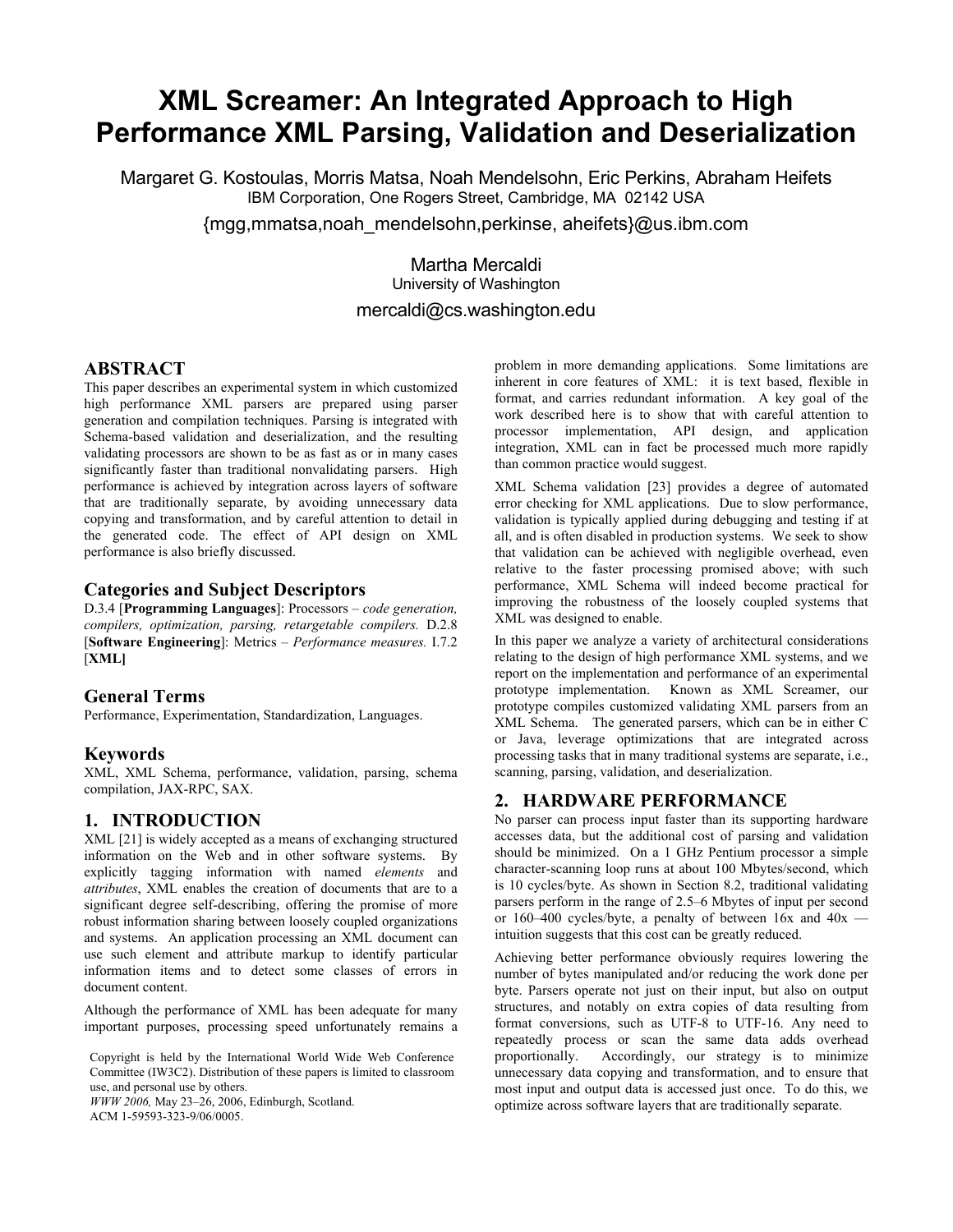### **3. OPTIMIZING ACROSS LAYERS**

A key inspiration for XML Screamer was the 1987 work of Watson and Mamrak [20], who report on the optimized implementation of layered network protocols. Among many other important insights, they offer one that is particularly pertinent for XML processing: "a common mistake is to take a layered design as a requirement for a correspondingly layered implementation.".

Consider the use of a SAX-based validating parser to construct business objects such as those provided by gSOAP [18], JAX-RPC [6], etc. A deserializer, customized to the particular XML documents to be processed, receives SAX events from the parser (Figure 1). In this example, deserialization requires that a single binary integer field be computed from the information in a UTF-8 encoded XML instance:

#### **Schema:**

```
<xsd:element name="inventoryItem"> 
   <xsd:sequence> 
     <xsd:element name="quantity"> 
       <xsd:simpleType 
            base="xsd:integer"> 
           <xsd:maxInclusive="10000"/> 
           <xsd:minInclusive="0"/> 
       </xsd:simpleType> 
     </xsd:element> 
   </xsd:sequence> 
</xsd:element>
```
#### **Instance (in Unicode UTF-8 encoding):**

```
<inventoryItem> 
    <quantity>10</quantity> 
</inventoryItem>
```
#### **Output business object structure:**

```
class inventoryItem { 
   int quantity; 
};
```
The schema requires a root element <inventoryItem> and a child element <quantity>. The content of the latter is constrained to be an integer in the range from 0 to 10,000. The XML input results in a single business object of class inventoryItem , which in turn contains a single int with the quantity. Note that the quantity is conveyed in character form in the XML, but is stored in the output as a binary integer.

A conventional parser and deserializer would likely perform the steps listed below. Steps labeled "P" are performed by the parser, and those labeled "D" by the deserializer. Note that in typical SAX implementations, both XML element names and character data are presented to applications as UTF-16 strings:

- 1. (P) Convert start tag string "inventoryItem" to UTF-16.
- 2. (P) Validate the resulting UTF-16 string against the expected element name "inventoryItem". (Note that in this case, which is common in Western cultures, the UTF-16 strings are longer than the corresponding UTF-8 forms, and take longer to compare.)
- 3. (P) Throw a SAX event from parser to deserializer, to signal the element start.



#### **Figure 1: Conventional processor layering**

- 4. (D) Verify that the element name in the SAX event is "inventoryItem" (Note that the validator already checked this in step 2.)
- 5. (D) Do a "new" for the output structure.
- 6. (D) Discard the SAX event.
- 7. (P) Convert start tag string "quantity" to UTF-16.
- 8. (P) Validate the resulting UTF-16 string against the expected element name "quantity".
- 9. (P) Throw a SAX event signaling the element start.
- 10. (D) Verify that the element name in the SAX event is "quantity" (already checked in step 8.)
- 11. (D) Save state to indicate that the next value received is to be stored as the quantity.
- 12. (D) Discard the SAX event.
- 13. (P) Convert the two UTF-8 characters "10" to UTF-16, resulting in 4 bytes.
- 14. (P) Convert the same two characters to a binary integer (Many implementations do the conversion using as input the 4 byte UTF-16 form computed in the step above, rather than the smaller UTF-8 two byte sequence in the input.)
- 15. (P) Verify that the integer is between the expected bounds of 0 and 10,000.
- 16. (P) Throw a SAX event with the UTF-16 representation of the two characters "10".
- 17. (D) Convert the two character sequence to a binary integer (the 2nd time this conversion has been done…see step 14.)
- 18. (D) Copy the integer to the quantity field of the output.
- 19. (D) Discard the SAX event.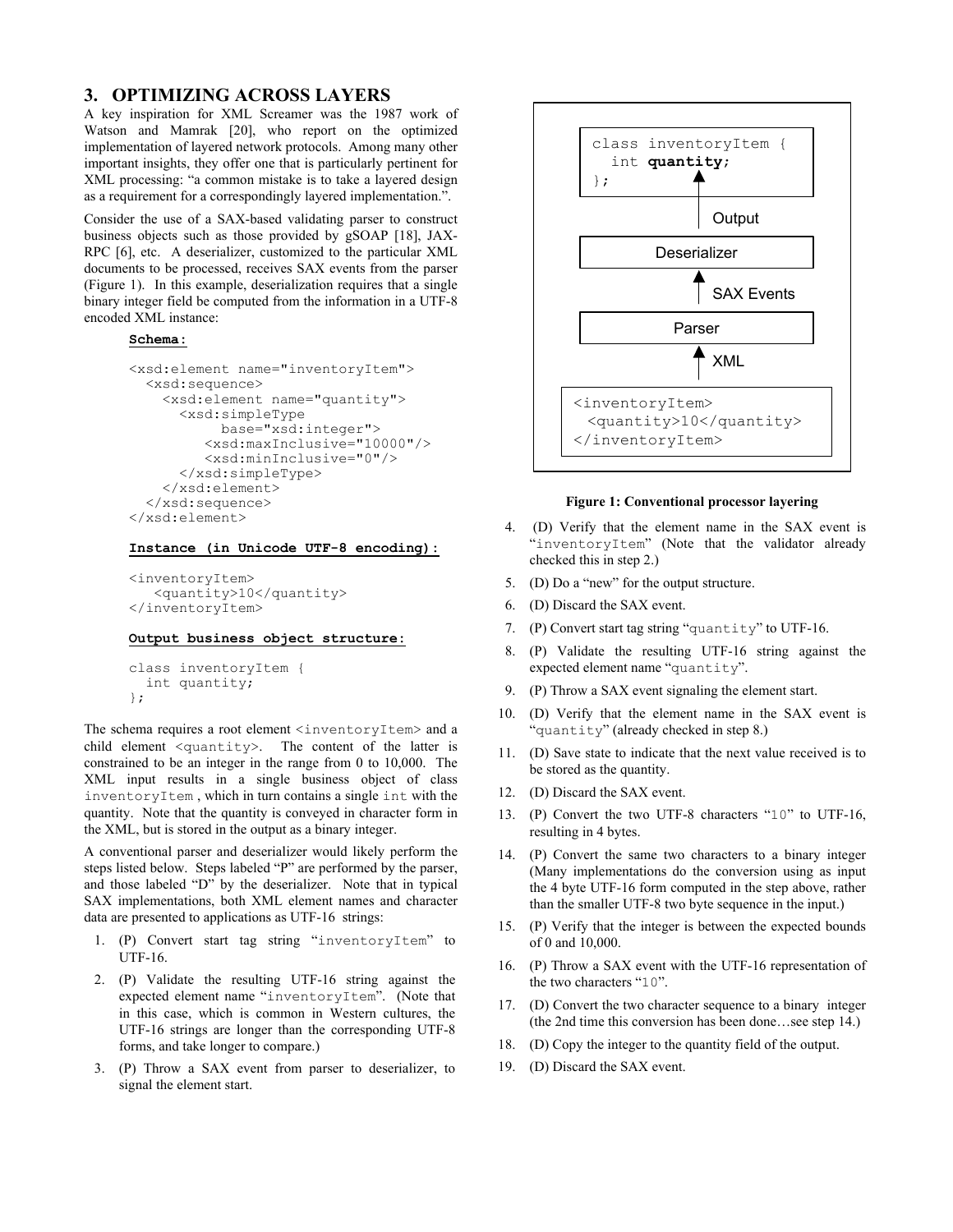The above illustrates why traditional parsers and deserializers are significantly slower than one might expect given the capabilities of the underlying hardware.

Leveraging Watson and Mamrak's guidance to optimize across layers, XML Screamer generates a processor specialized to the expected form of the input and to the required output API (see Figure 2). The code for low-level character scanning, parsing, validation, and deserialization is completely integrated, so it is no longer meaningful to label steps as  $(P)$  or  $(D)$ . Indeed, use of SAX events is in this example eliminated entirely, since they require data transformations and are unnecessary for the generation of the desired output. As in the list above, we concentrate on the processing of element names and data content, skipping details of other checking (such as looking for " $\leq$ " or " $\geq$ " element delimiters), and again we omit steps related to end tag checking.



**Figure 2: XML Screamer layering** 

The generated parser performs the following steps:

- 1. Compare the UTF-8 start tag "inventoryItem" to the "inventoryItem" name required by the schema. The comparison is performed directly against the instance input buffer, so no data copying is required.
- 2. Do a "new" for the output structure.
- 3. Compare the UTF-8 start tag "quantity" to the "quantity" name required by the schema. Again, no data copying is required. The parser is recursive descent, so the "state" corresponding to step 11 in the previous list is implicit in the program counter.
- 4. Verify that the following two UTF-8 characters are a legal lexical form for an xsd:integer, and during that same check compute the binary integer value 10. I.e. each character is retrieved, verified to be a digit, and applied to the polynomial computation of the resulting binary integer.
- 5. Check the resulting integer against the bounds  $0$  to  $10,000$ .<sup>1</sup>
- 6. Copy the integer to the output structure.

1

Far fewer steps are involved, and those that remain are in general less expensive than their counterparts. At least in this ASCIIbased example, the UTF-8 string comparisons involve half the number of bytes of their UTF-16 equivalents. Much less data is

copied or transformed, so locality is improved, and the processor cache is likely to be used more effectively. Object or memory buffer allocations that were necessary for the UTF-16 strings are also avoided. Indeed, in XML Screamer, string pools with expected element names are typically prepopulated at compile time, thereby minimizing object creations and increasing locality. The overhead of SAX event creation and related object management is entirely eliminated.

#### **4. CONFIGURABLE API SUPPORT**

Although the above example highlights some drawbacks of using SAX as an intermediate form, SAX is popular and can be an excellent choice for interacting with a broad range of SAX-based tools. XML Screamer includes an API generation framework which is configurable to support a variety of output APIs, including JAX-RPC for Java and similar business object APIs for the C language, SAX, as well as others specific to particular applications.

Indeed, XML Screamer provides compiler-based optimizations for SAX. Advance knowledge of the schema allows XML Screamer to precompute data for SAX events that are invariant from one instance to another. For example, using the schema just shown, every instance invariably results in startElement and endElement events for both inventoryItem and quantity tags. XML Screamer can do much of the work to prepare such events at compile time. In summary, the selection, layering and optimization of processor APIs has a crucial impact on performance. XML Screamer is designed to optimize performance of SAX, of business objects, and of other specialized APIs.

### **5. OTHER CUSTOMIZATIONS**

Other parameters in addition to the XML Schema have proven useful as input to compilation. For example, our users often have advance knowledge that a particular Unicode encoding such as UTF-8 will be used for input documents. We provide to the compiler information about encodings to be supported, and generate code that is tailored accordingly. As shown in Section 3, low level scanning, tag checking, and simple type validation can often be done directly in the input encoding; when the schema and the instance are provided in different encodings, XML Screamer converts tag names from the schema to the expected instance encoding at compile time. The resulting converted strings are stored in string pools, or directly in the generated tag name comparison code.

### **6. DESIGN OF THE COMPILER**

This paper is concerned primarily with performance, and details of the XML Screamer compiler have been documented elsewhere [11]. Accordingly, we give here a very brief overview of the compiler and then discuss in more detail the design and performance of the generated parsers.

The XML Screamer compiler is written in Java, and is capable of producing parsers in both Java and C. Schemas are read into the compiler using the org.apache.xerces.xs package [1], which supports the XML Schema API [24], and which does the work of composing one or more schema documents. This Xercesbased tool resolves XML Schema xsd:import, xsd:include, and xsd:redefine constructs, so these are fully supported by XML Screamer. The result is a connected graph of Java objects, each of which corresponds to a *component* of the schema to be compiled*.* Components are formally defined

<sup>&</sup>lt;sup>1</sup> See prototype limitation discussed in footnote to Section 9.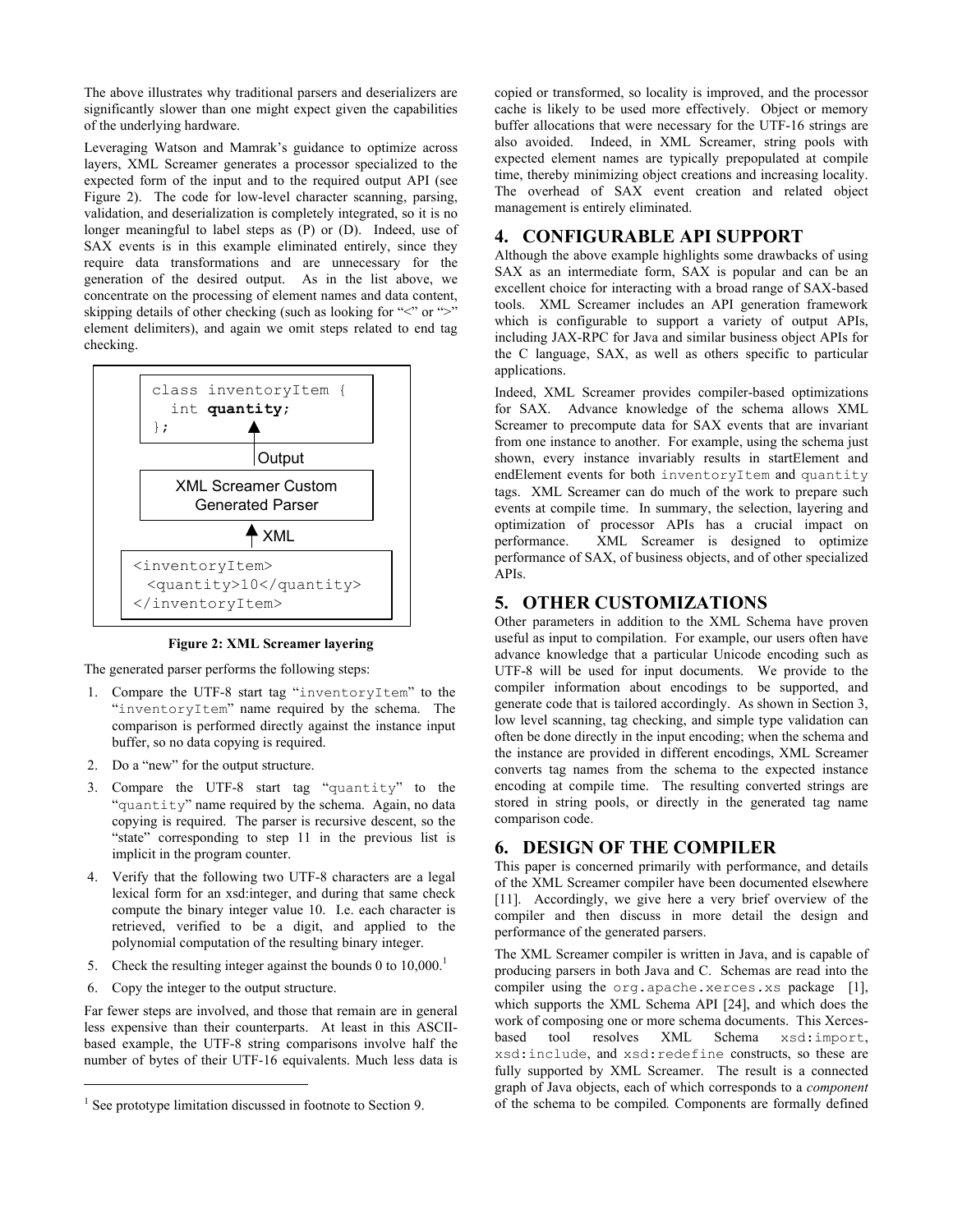in the W3C XML Schema Recommendation [23]; informally, there is a component, and thus a compile-time Java object, for each simple or complex type, each element declaration, each attribute declaration, and so on.

The code generation phase of the compiler consists of visiting the Java object corresponding to each schema component, and generating the corresponding validation code. Each such compiled component is invoked repeatedly at runtime if, for example, more than one element or attribute has the same simple or complex type. Code to populate the required output API, such as SAX or JAX-RPC, is generated along with the code for validation, and wherever possible duplicate work is avoided. In the example from Section 3, the binary form of the quantity value was needed both in validation and for output in the generated JAX-RPC object. By generating validation code and output code together, such sharing becomes straightforward.

Often, certain information that will be required at runtime is known statically from a schema component or other compile-time information. In the same example, the <inventory> and <quantity> tags are known to appear in all valid instances. Code generation logic has the option to precompute output data structures at compile time, to store in the generated code UTF-16 or other converted forms of strings, to prepopulate string pools, and so on; the precomputed SAX event optimizations discussed in Section 4 are achieved in this manner.

Unlike many retargetable compilers for traditional programming languages, XML Screamer does not generate a register- or stackbased pseudo-machine code. Indeed, early versions of Screamer had such an intermediate representation and we did not find it helpful in generating the low-level optimizations required for parsing and validation. Instead, we have created languagespecific templates and code generators separately for Java and for C. Similarly, the compiler provides common hooks useful to support code generation for a wide range of runtime APIs, but the code for each such API is hand crafted; the Screamer compiler itself is modified whenever a new parser API is to be supported.

### **7. DESIGN OF CUSTOMIZED PARSERS**

The performance of XML Screamer is determined primarily by the techniques used in the generated parsers. The sections below discuss the design of these parsers and some optimizations used to speed XML processing.

# **7.1 Recursive Descent Parsing**

XML Screamer generates recursive descent parsers in which a subroutine is invoked for each complex type (i.e., each instance element) to be validated. Overall, we have found this to be a reasonable tradeoff: the generated code has a clean structure which is isomorphic to the compiled schema, and at runtime the state of the parse is efficiently captured by the program counter and invocation stack.

In earlier versions of XML Screamer we experimented with LALR-based parsers. LALR is fast and easily captures the element structure of most complex types, but it does not deal well with the complexities of conformant namespace and  $xsi:type$ [23] processing (see Section 7.5). Löwe et al. [8] describe a system based on LALR(1) and LL(1) parser generators, but it apparently does not support those XML and schema features. On balance, we believe that recursive descent for elements coupled with carefully optimized start tag handling (Section 7.5), is an effective compromise for XML parsing and schema-validation.

### **7.2 Inline vs. Subroutine Code Generation**

Having settled on a recursive descent design, we experimented with explicitly inlining some of the smaller validation routines, and found in most cases that the overhead of an out of line call is negligible relative to other work to be done; unlike low level character scanning, element validation is a relatively coarse grained operation. Low-level character scanning and testing is indeed more performance critical and must be inlined for maximum speed.

### **7.3 Minimizing Backtracking**

As discussed in Section 2, parsing and validation of XML can be optimized by minimizing redundant scanning of input data. Accordingly we adopt a design principle for our scanners that, in the typical case, each input character is "visited" just once. If several tests are needed on a particular character, for example to determine whether it is an angle bracket ">" or an expected element name character, then all such tests are performed before the next character is inspected. If the character contributes to the output or to computation of some binary value, then to the extent possible such side effects are handled at the same time the character is inspected for validity. A similar philosophy applies to output generation: to the extent practical, information is precomputed at compile time ("zero" visits), and in the remaining situations we attempt to update the value of each output byte exactly once.

String pools for declared element and attribute names are precomputed at compile time, using small integer string pool handles that are directly applicable as array indices. During validation, the local name of an element in a start tag is checked against or added to a string pool, and the resulting handle is used to index a table of element declarations. Similar pools are used at both compile time and runtime to manage namespace prefixes and namespace URIs, and to index types named by  $xsi:type$ . String pools help to minimize repeated scanning of string data.

Although the ideal of visiting each character just once cannot always be achieved, we have found it to be a useful yardstick against which to evaluate proposed optimizations: those that greatly reduce the number of bytes manipulated are likely to be significant. Furthermore, we believe that the "single visit" design results in excellent locality of reference, and thus tends to use processor memory hierarchies efficiently. Even if multiple tests on a single character are needed, that character tends to be loaded into a processor register just once, and manipulated there. Nearby portions of the input buffer are likely to be in first-level processor caches, so access to successive characters is usually fast. String pools and other compact data structures used to facilitate sharing have high utilization rates, and are also likely to be cached effectively.

### **7.4 Optimized Simple Type Validators**

In XML Screamer, simple type validators such as those for xsd:integer are integrated with the parsing framework, and operate directly on the input buffer. Accordingly, separately optimized validators are provided for UTF-8, UTF-16, or for any other required encodings. Additional validators are available to optimize particular common cases. Consider for example the parsing of the xsd:integer "10" in Section 3. Both the API and a bounds check in the schema require the binary form of the number 10. Accordingly, XML Screamer generates an integer validator that computes the binary value while scanning, evaluating the necessary polynomial as each character is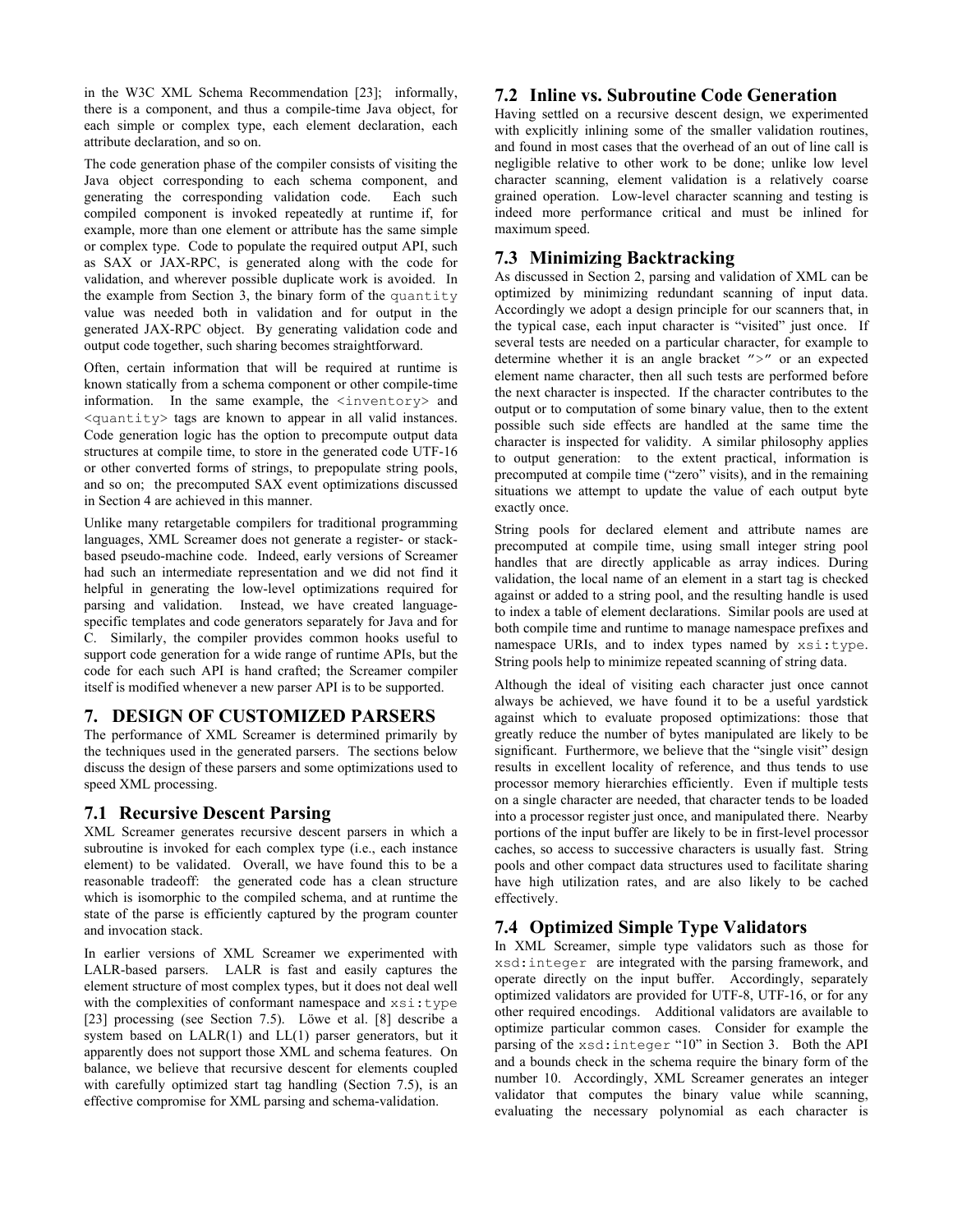retrieved. Also available is a slightly faster integer scanner that is used to validate unconstrained integers, and in other cases where the converted value is not required. The XML Screamer compiler chooses the appropriate form to use in each case.

In some cases, optimistic simple type validation algorithms are used. Consider, for example, the parsing of comments within an xsd:integer:

```
<e>123456</e> 
<e>123<!-- comment -->456</e>
```
Although both of these represent the same integer, the second form is very uncommon. Accordingly, XML Screamer does most integer validation with a very fast scanner that accepts only digits, falling back to a more general validator if the initial parse fails. Such reparsing violates the guideline that each input character be visited just once, but in practice such revalidation is rare, and usually only a few characters are involved.

### **7.5 Optimized XML Start Tag Processing**

XML Namespaces  $[22]$  and  $x\sin y$  type are significant challenges for a high performance XML validator. Consider the following XML instance:

```
<n1:e1 xmlns:n1="http://example.org/ns1" 
         xmlns:n2="http://example.org/ns1"> 
    <-- Following element has a name and 
         a type that are known only after 
         27 attributes and a namespace 
         declaration are parsed --> 
  \text{sn2:el xsi:type} = \text{"n2:type" a} = \text{"1' b} = \text{"2' ... z} = \text{"26"}a=1' 1' b=1' 2' ... xmlns:n2="http://example.org/ns2"> 
  </n2:el>\langle/n1:e1>
```
This example is very difficult to validate efficiently. As the second tag is encountered, prefix n2 is still bound to http://example.org/ns1. Accordingly, the child element appears to have the name {http://example.org/ns1, e1},<br>and the  $x \sin i \text{ type}$  appears to specify xsi:type appears to specify {http://example.org/ns1, type}. Only after scanning through 26 more attributes and reaching the namespace declaration can the parser discover the true values for either name or type, and only once the type is known can the 26 attributes be validated (because the complex type named by xsi:type may specify simple types for some attributes.) Thus, the simplest approaches to start tag validation involve at least two passes, one to determine namespace prefix associations and xsi:type attributions, and a second to validate the element name and attribute content.

XML Screamer handles even such difficult start tags correctly and efficiently. Indeed, the occurrence of problematic constructions cannot usually be predicted in advance, so the algorithm described here is used for all start tag validation. XML Screamer prepares during its initial scan data structures that support efficient validity checking. The possible local names of all attributes usable in an XML vocabulary are for the most part known from the schema at compile time, and each such name is assigned an offset in a bit vector. During scanning, the corresponding bit is turned on as each attribute of a given name is encountered. Two corresponding bit masks are also precompiled for each complex type, representing respectively the required and allowed attributes for that type. At the end of start tag scanning, after the type of the element has been reliably determined, simple bitmap comparisons are used to ensure that all required attributes are present, and that no disallowed attributes have been provided.

Some backtracking may be required to perform attribute validations, but XML Screamer notes during its initial start tag scan the offset and length of each attribute value, and also the positions of any attribute content whitespace. Once the element's type is determined, only attributes requiring validation are revisited. Note that integration of such optimizations into a single pass using LALR would at best be tricky, perhaps impossible, because the grammar to be used for checking attributes is not known during the initial scan.

### **7.6 Summary of Generated Parser Features**

In summary, the efficiency of generated XML Screamer parsers results primarily from:

- Optimizing across what would traditionally be separate layers of scanning, parsing, validation and deserialization.
- Validating and deserializing directly from the input buffer, in the native encoding of the input document.
- To the extent possible, visiting each input and output character exactly once, or where necessary generating efficient data structures to minimize backtracking.
- Compile-time precomputation of invariant output.
- Carefully optimizing low level character scanning and validation routines, and providing tailored versions for common performance-critical cases.

# **8. XML SCREAMER PERFORMANCE**

The principal measure of success for XML Screamer is the efficiency of the generated parsers. As previously noted, the compiler is capable of generating parsers in both C and Java, but the C parsers are much more carefully optimized, and are a more realistic indicator of the performance achievable using our approach. Accordingly, all results reported here are for Clanguage parsers.

# **8.1 Benchmark Methodology**

Our benchmarks are intended specifically to model production quality Web Service deployments of XML, with each test instance consisting of a single UTF-8 XML entity stored in contiguous buffer memory. Filesystem or network overhead is not measured, and streaming of large documents is not considered. Modeling the assumption that successive Web Service messages would not in general occupy the same memory buffer, multiple instances are parsed from separate buffers, and the average time is reported. We believe that repeated parsing of the same buffer might give unrealistically high cache hit rates and thus an overoptimistic estimate of performance.

We run each set of tests on several different machine models, and report only results that can be stably reproduced. Although the numbers reported here are for one particular machine, we have thus ensured that they are broadly representative. At one point during our development work we saw an anomalous result on just one model used for testing: a 30% discrepancy in one test was traced by hardware monitoring to differences in processor cache layout. While such problems are rare, they can obscure important results, and tend to be invisible unless multiple machines are benchmarked. The tests reported here were run on an IBM eServer xSeries Model 235 with a 3.2 GHz Intel Xeon Processor,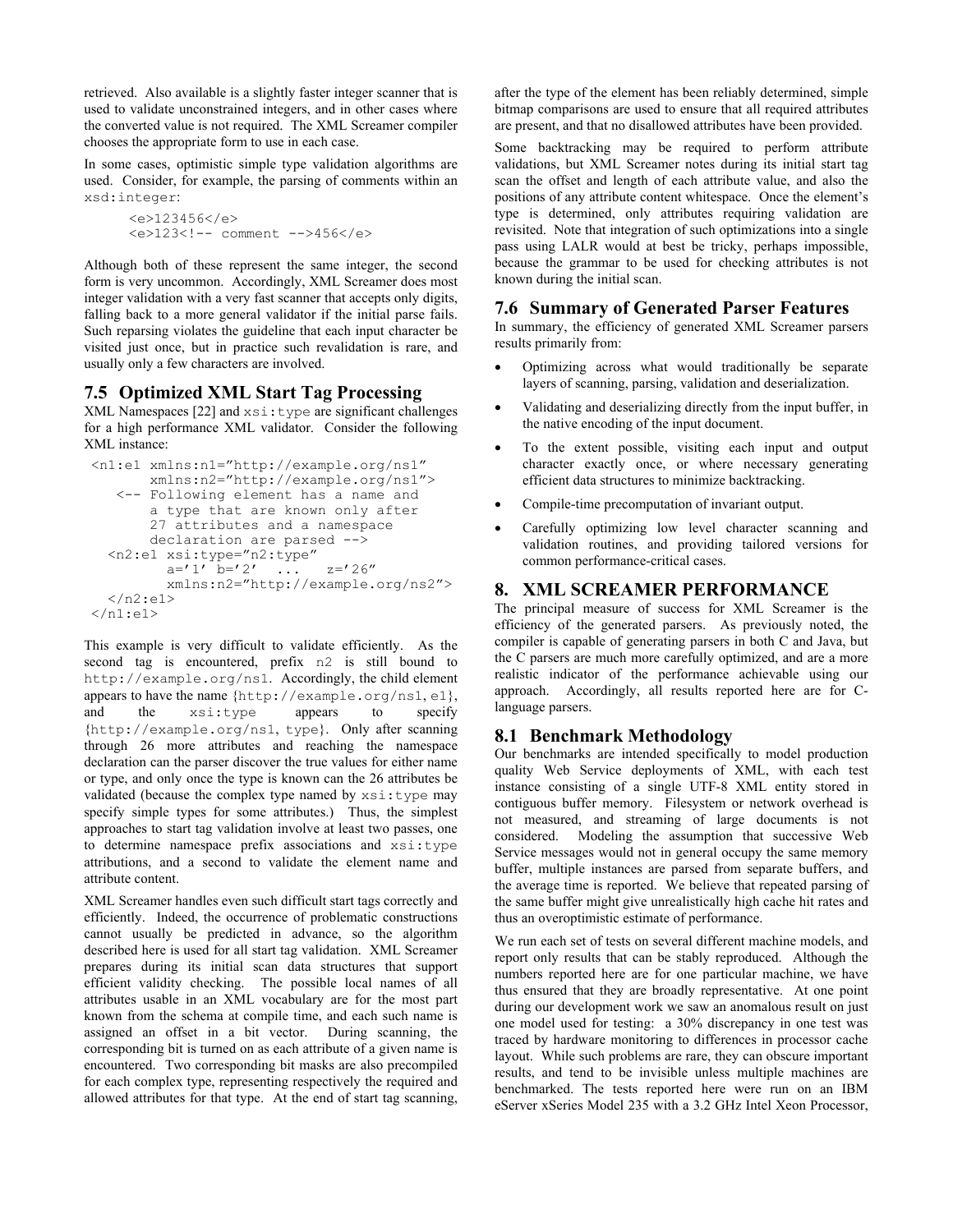| Test case |                           |            | Throughput (Mytes/Sec/ProcessorGHz) |      |         |                     |                           |            |             |                                            |                                              |                                                |                                             |
|-----------|---------------------------|------------|-------------------------------------|------|---------|---------------------|---------------------------|------------|-------------|--------------------------------------------|----------------------------------------------|------------------------------------------------|---------------------------------------------|
|           |                           |            | Xerces - SAX                        |      | Expat   | <b>XML Screamer</b> |                           |            |             | <b>Comparisons</b>                         |                                              |                                                |                                             |
|           |                           |            |                                     |      |         | Validating          |                           |            | any<br>Type |                                            |                                              |                                                |                                             |
|           |                           |            |                                     |      |         |                     | <b>Business</b><br>Object |            |             | <b>Screamer</b><br><b>SAX</b><br><b>VS</b> | Screamer<br><b>Business</b><br>Object<br>vs. | <b>Screamer</b><br><b>SAX</b><br>vs.<br>Xerces | Screamer:<br>Schema<br><b>VS</b><br>anyType |
|           | <b>IDISchema Filename</b> | Size       | Non val                             | Vall | Non val | <b>NOAPI</b>        | <b>API</b>                | <b>SAX</b> | <b>SAX</b>  | Expat                                      | Expat                                        | Val SAX                                        | Sax                                         |
|           | po                        | 990.00     | 4.41                                | 2.65 | 6.85    | 35.08               | 33.88                     | 16.12      | 12.75       | 2.4x                                       | 4.9x                                         | 6.1x                                           | 1.3x                                        |
|           | 2 ipo                     | 1,406.00   | 4.24                                | 2.51 | 6.81    | 23.23               | 23.56                     | 14.76      | 14.25       | 2.2x                                       | 3.5x                                         | 5.9x                                           | 1.0x                                        |
|           | 3 MI AUS RESPONSE2 1      | 1,572.00   | 3.21                                | 2.98 | 5.21    | 25.95               | 23.21                     | 17.00      | 7.51        | 3.3x                                       | 4.5x                                         | 5.7x                                           | 2.3x                                        |
|           | 4 po                      | 8,062.00   | 6.79                                | 3.01 | 13.68   | 48.00               | 44.67                     | 24.73      | 16.08       | 1.8x                                       | 3.3x                                         | 8.2x                                           | 1.5x                                        |
|           | 5 ipo                     | 8.077.00   | 6.08                                | 2.90 | 10.31   | 38.40               | 34.21                     | 21.44      | 16.46       | 2.1x                                       | 3.3x                                         | 7.4x                                           | 1.3x                                        |
|           | 6 bibteXML                | 8,609.00   | 8.28                                | 5.58 | 15.54   | 47.49               | <b>NA</b>                 | 26.25      | 19.77       | 1.7x                                       | <b>NA</b>                                    | 4.7x                                           | 1.3x                                        |
|           | 7 MI AUS REQUEST2 1       | 9,429.00   | 4.06                                | 3.16 | 6.74    | 23.15               | <b>NA</b>                 | 17.79      | 8.52        | 2.6x                                       | <b>NA</b>                                    | 5.6x                                           | 2.1x                                        |
|           | 8 po                      | 63,754.00  | 6.88                                | 3.02 | 15.65   | 49.87               | 46.63                     | 26.58      | 16.37       | 1.7x                                       | 3.0x                                         | 8.8x                                           | 1.6x                                        |
|           | 9 ipo                     | 64,233.00  | 5.68                                | 2.85 | 13.75   | 44.00               | 36.15                     | 24.65      | 16.67       | 1.8x                                       | 2.6x                                         | 8.6x                                           | 1.5x                                        |
|           | 10 periodic table         | 116,506.00 | 6.03                                | 3.99 | 15.25   | 34.61               | 35.28                     | 23.47      | 14.16       | 1.5x                                       | 2.3x                                         | 5.9x                                           | 1.7x                                        |

1

and 2 GB of main memory, using Microsoft Windows Server 2003 Service Pack 1. XML Screamer parsers were compiled with Microsoft (R) 32-bit C/C++ Optimizing Compiler Version 13.10.3077.

#### **8.2 Measurements**

 $\overline{a}$ 

Table 1 provides benchmark data for XML Screamer, as well as for two other widely used parsers, Xerces Version 2.6 for Windows<sup>2</sup> and Expat version 1.95.8 for Windows. Xerces was tested in nonvalidating and validating modes using SAX; Expat is not capable of validating, and was tested with its native interface which is similar to SAX, but which reports strings in UTF-8.

For each schema, three separate parsers were compiled by XML Screamer: one that parses and validates but reports no data (NOAPI), a second that populates a business object API as earlier described<sup>3</sup>, and a third that supports SAX. The SAX parser includes optimizations for precomputation of SAX events, as discussed in Sections 4 and 6. For each instance, a fourth XML Screamer validation was performed using a schema in which root content is validated using XML Schema wildcards (i.e. xsd:anyType). This is the closest approximation to a schemaless mode for XML Screamer, and it is used in Section 8.3.4 to quantify the benefits of SAX precomputation.

Each row in the table represents an XML instance; different instances validated by the same schema are distinguished by size and appear in separate rows. po.xsd is the Purchase Order sample schema from the XML Schema Primer [23]. ipo.xsd is a similar schema modified to use namespaces and xsi:type. Longer instances are constructed by duplicating multiple copies of the same data, wrapping in a container element, and adapting the schema accordingly. Other schemas and instances are taken from the Sarvega XML Validation Benchmark [13].

Performance is quoted in Mbytes/sec/ProcessorGHz, in other words, Mbytes/sec normalized to a 1 GHz Intel processor. Thus for our 3.2 GHz machine, a measured throughput of 3.2 Mbytes/sec is quoted in the table as 1 Mbyte/sec/GHz. We have found this normalization to be both useful and stable in comparing benchmarks run on different model Intel machines.<sup>4</sup> All charts in the text below are based on data from Table 1.

#### **8.3 Performance Discussion**

The useful performance achievable with XML Screamer can best be seen in the Business Object API column in Table 1. Throughput ranges from 23.21 to 46.63 Mbyte/sec/GHz, including all overhead for parsing, validation and deserialization. On our 3.2 GHz machine this is an absolute performance of roughly 75 to 150 Mbytes/sec.

A character scan loop on the test processor measured at 106 Mbytes/sec/GHz, consistent with the estimate in Section 2, so XML Screamer is parsing, validating and deserializing at between 22% and 44% of the maximum character scanning speed of the machine.

#### *8.3.1 Comparison with nonvalidating parsers*

XML Screamer exceeds the speeds of the fastest parsers in common use today. We first examine SAX parsing, which is the slowest mode for XML Screamer, and therefore the most conservative comparison.

<sup>2</sup> The Xerces parser tested is a version 2.6 code base plus selected performance enhancements targeted for eventual inclusion in version 2.7; the enhancements create a somewhat more challenging comparison for XML Screamer, and in any case are believed to affect results by 10% or less compared to version 2.6. Xerces schema caching is enabled in all validating tests.

 $3$  Due to limitations of the business object test framework, business object parsers were not generated for test cases 6 & 7. The corresponding measurements are shown as "NA" for not available. As can be seen from other table rows, business object performance is typically close to that of NOAPI, which is shown.

<sup>4</sup> Note, however, that Intel Centrino processors typically exhibit higher throughput per cycle than other Pentiums or Xeons.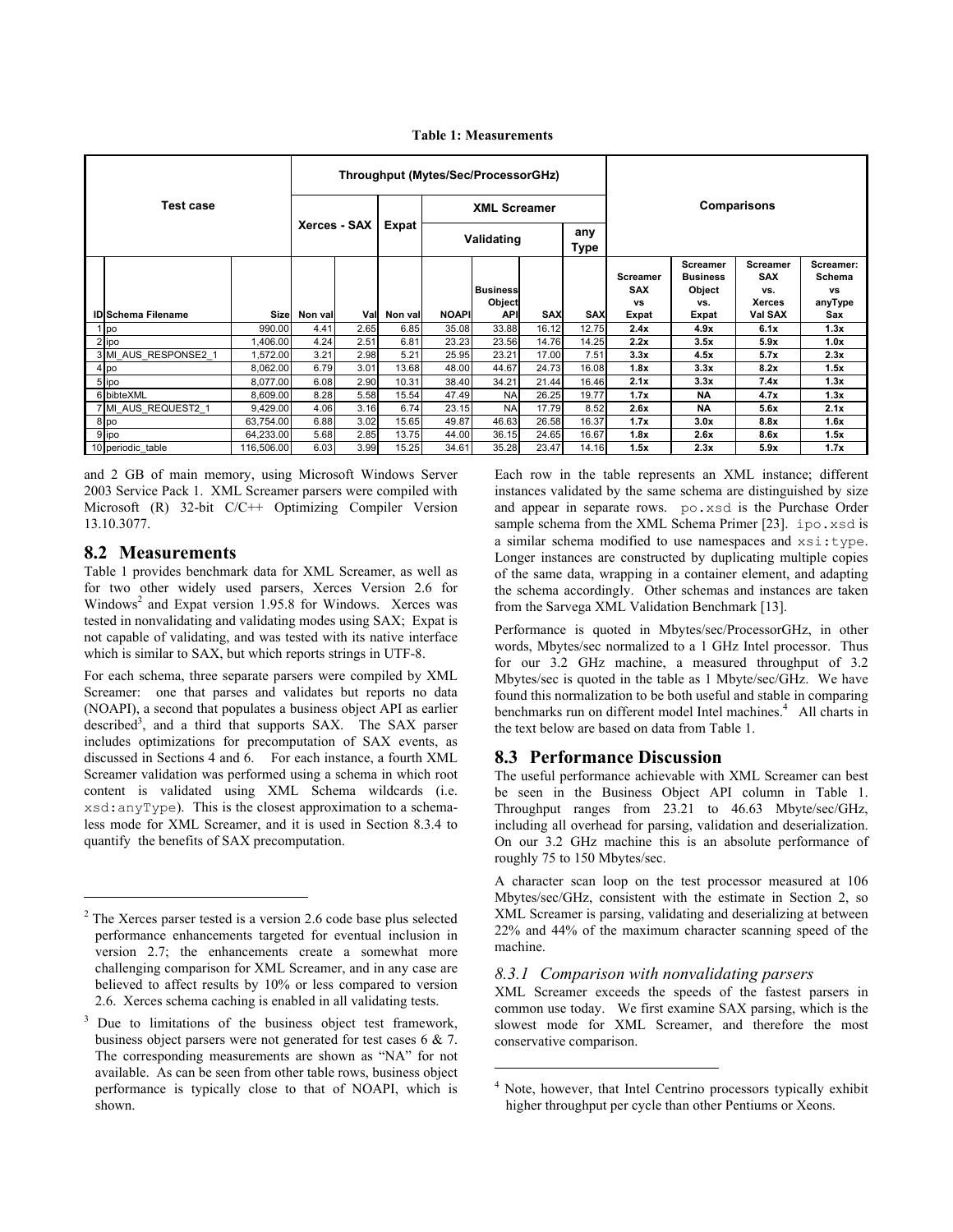Figure 3 illustrates the throughput of XML Screamer relative to the non-validating parsers tested. Both XML Screamer and Xerces are tested using SAX, i.e. with UTF-16 converted strings; Expat is measured through its native UTF-8 interface. XML Screamer is between 1.5x and 3.3x faster than Expat, and between 3.2x and 5.3x the speed of nonvalidating Xerces.



**Figure 3: Comparison to nonvalidating parsers (SAX)** 

#### *8.3.2 Business Object Performance*

XML Screamer's performance advantage over the non-validating parsers is even greater using the business object APIs that are common to many Web Services applications. For the reasons described in Section 3, business object APIs in XML Screamer (but not in the other parsers) are significantly faster than SAX.



**Figure 4: Comparison to nonvalidating parsers (Bus.Obj.)** 

As shown in Figure 4, XML Screamer builds business objects at between 2.3x and 4.9x the speed of Expat, the faster of the two nonvalidating alternatives, and XML Schema achieves this speed while performing XML Schema validation.

Note that Expat and Xerces are each using their best available (i.e. SAX-like) interfaces; when used to construct business objects, some *additional* deserialization logic would be needed with these parsers. Thus, the above is a conservative estimate of the relative performance of XML Screamer for building business objects.

#### *8.3.3 Validation Performance Compared*

Xerces and most other parsers incur a heavy performance penalty for validation. Since XML Screamer significantly exceeds the speed of nonvalidating Xerces, the comparison when both parsers validate is correspondingly more favorable. Figure 5 shows XML Screamer in both SAX and business object modes.



**Figure: 5 Validation Performance Comparison** 

Using its gSOAP-like business object API, XML Screamer delivers from 7.8x to 15.4x the throughput of Xerces when both parsers are validating. Even using SAX, the ratios vary between 4.7x and 8.8x.

#### *8.3.4 SAX Optimization*

The results in Figure 6 bear out the speculation that schema-based precomputation of SAX output can yield significant performance gains. XML Screamer performs such optimizations when a useful schema is available, but not when validating with a wildcard (xsd:anyType), as the latter provides no advance information about instance structure.



**Figure 6: Effect of compile-time SAX precomputation** 

In all cases, processing with a schema is faster, and we have also done tests verifying that the gains are indeed due primarily to precomputation. Gains of 30% or more are frequently observed. XML Screamer thus demonstrates that, at least sometimes, using a schema and performing validation can increase performance.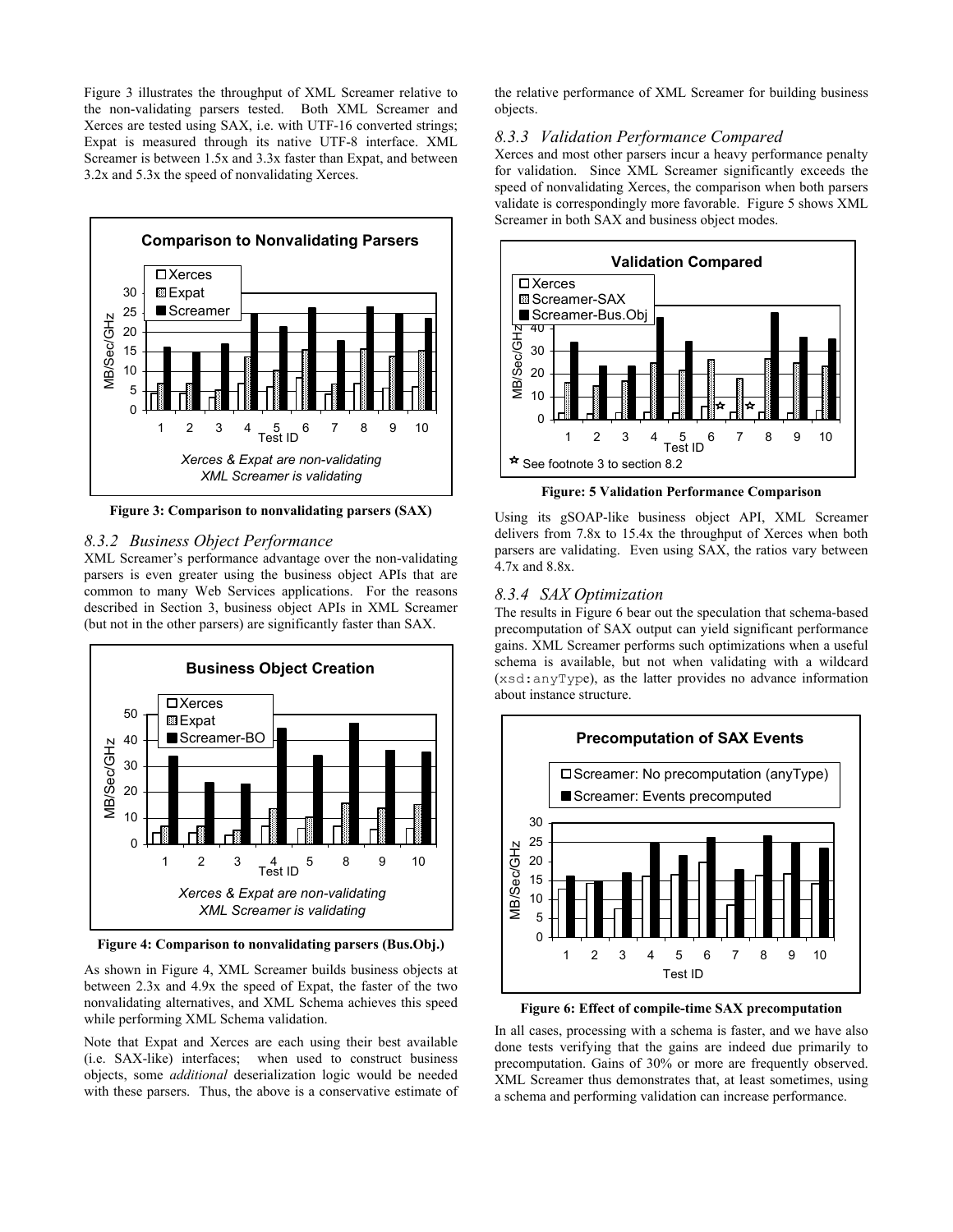#### *8.3.5 Performance Summary*

On the tests reported in this paper, using the business object API typical of Web Services applications, XML Screamer parses and schema-validates XML at between 23 and 46 Mbytes/sec/GHz; XML Screamer can thus process XML at speeds of roughly 100– 200 Mbytes/sec on the 4 GHz processors now becoming available. Making the assumption that typical systems should devote at most 10–20% of CPU capacity to XML processing, we estimate that applications sustaining throughput of 10–40 Mbytes/sec are practical on a single CPU. Stated differently, one commodity processor is estimated to be capable of parsing, validating and deserializing XML from two saturated 100 Mbit/sec network links, with 80–90% of CPU time left for application-level work.

### **9. XML FEATURES NOT SUPPORTED**

The compiler and generated parsers support most but not all XML and XML Schema features. Our purpose was not to build a fully conforming XML or Schema implementation, but rather to come close enough that our performance results would be representative of a complete implementation. With a few important exceptions detailed below, we believe that the prototype achieves this goal. Many of the more complex XML and Schema features, such as namespaces, xsi:type, redefine, import, include, and substitution groups are fully supported. The following are the significant areas of non-conformance in the XML Screamer prototype.

#### XML Features Not Supported

- DTD external or internal subsets. Note that external subsets are optional in the XML Recommendation, but internal subsets are required [21]. In this respect XML Screamer is non-conforming.
- Support for encodings other than UTF-8 or UTF-16. Our architecture is in principle capable of supporting other encodings, but because our parsers are hand crafted to optimize for the characteristics of particular encodings, the work involved is significant.
- Very large instance documents, i.e. those too large to fit in a contiguous memory buffer.

#### XML Schema Features Not Supported

 $\overline{a}$ 

- Facets on simple types (these are accepted but not checked; among the facets not checked is the pattern facet.) $<sup>5</sup>$ </sup>
- Non-deterministic content models (such as certain models with nested numeric occurrence constraints.)<sup>6</sup>
- Identity constraints (accepted but not checked)
- Validity checking of types other than anySimpleType, date, integer, decimal, nonnegativeInteger,

boolean, positiveInteger, negativeInteger, nonpositiveInteger, and string (all types are accepted, but validation of lexical forms and conversion to binary is available only for the listed types.)

Most of the above limitations are presumed to have a negligible impact on performance of features that are supported, but a few are probably significant. In particular, because instances are in a single contiguous buffer, the inner character scanning loops most critical to performance do not need to account for chunking of information. Element tag names are always contiguous, and can always be compared with string comparison instructions or simple comparison loops.

The lack of support for DTDs provides a more subtle performance gain, also related to instance buffering. Without DTDs, it is impossible to define XML general entities. Thus, our prototype parsers are never called upon to do the generalized string substitutions necessitated by references to such entities, and so the need for dynamic memory management is reduced.

Quantifying the performance gains from having a single input buffer and no DTDs would have required us to completely reimplement XML Screamer with a more generalized input buffering and scanning scheme. We have not made that considerable effort. Accordingly we can only speculate that the performance benefits may be significant, and warn those comparing our work with other approaches to account for the possible differences in capabilities. We note that there are many scenarios, most notably SOAP-based Web Services, in which DTDs and entities are never used, and we believe our performance is fully representative of what is achievable in those environments.

We have not studied the performance of identity constraints (xsd:key, xsd:keyref, xsd:unique), but our intuition is that these can, with care, be implemented at speeds comparable to other schema features. The optimization of regular expressions has been well studied, and we believe that with careful optimization, the overhead from pattern facets would be a few instructions per character parsed. At worst, support for these features would slow processing of those schemas in which they were used.

#### **10. RELATED WORK**

Many parsers now support validation with XML Schema. These include Xerces [1], MSXML [10], Saxon [15], XSV [17], etc. Although each is different in its implementation and in the APIs supported, these are for the most part "traditional" parsers, in which validation is largely separate from parsing, and which do not directly support "business object" or other customized APIs. Some have been well optimized. Few if any attempt the degree of low level performance tuning provided in XML Screamer, and none has the ability to optimize scanning, parsing, validation and custom API generation in a single parser.

There are also a wide range of tools such as Castor [2], gSOAP [18], and Liquid XML [9] that support automatic deserialization into business objects, with mappings derived from XML Schema. Some of these such as Castor sit on top of other SAX parsers, such as Xerces, and therefore run no faster than the underlying parser. Tools such as gSOAP provide more efficient parsing and deserialization, but do not do full Schema validation, and support only a single output API.

<sup>&</sup>lt;sup>5</sup> A consequence of this limitation is that current versions of the XML Screamer prototype do not automatically generate the integer bounds check implied by Step 5 in the list of XML-Screamer generated code in Section 3. We have inserted such tests manually in some generated parsers and have verified that their runtime overhead is negligible, as would be expected.

<sup>6</sup> A proposed design for efficiently handling non-deterministic models is outlined in [11], but is not implemented in the code described here.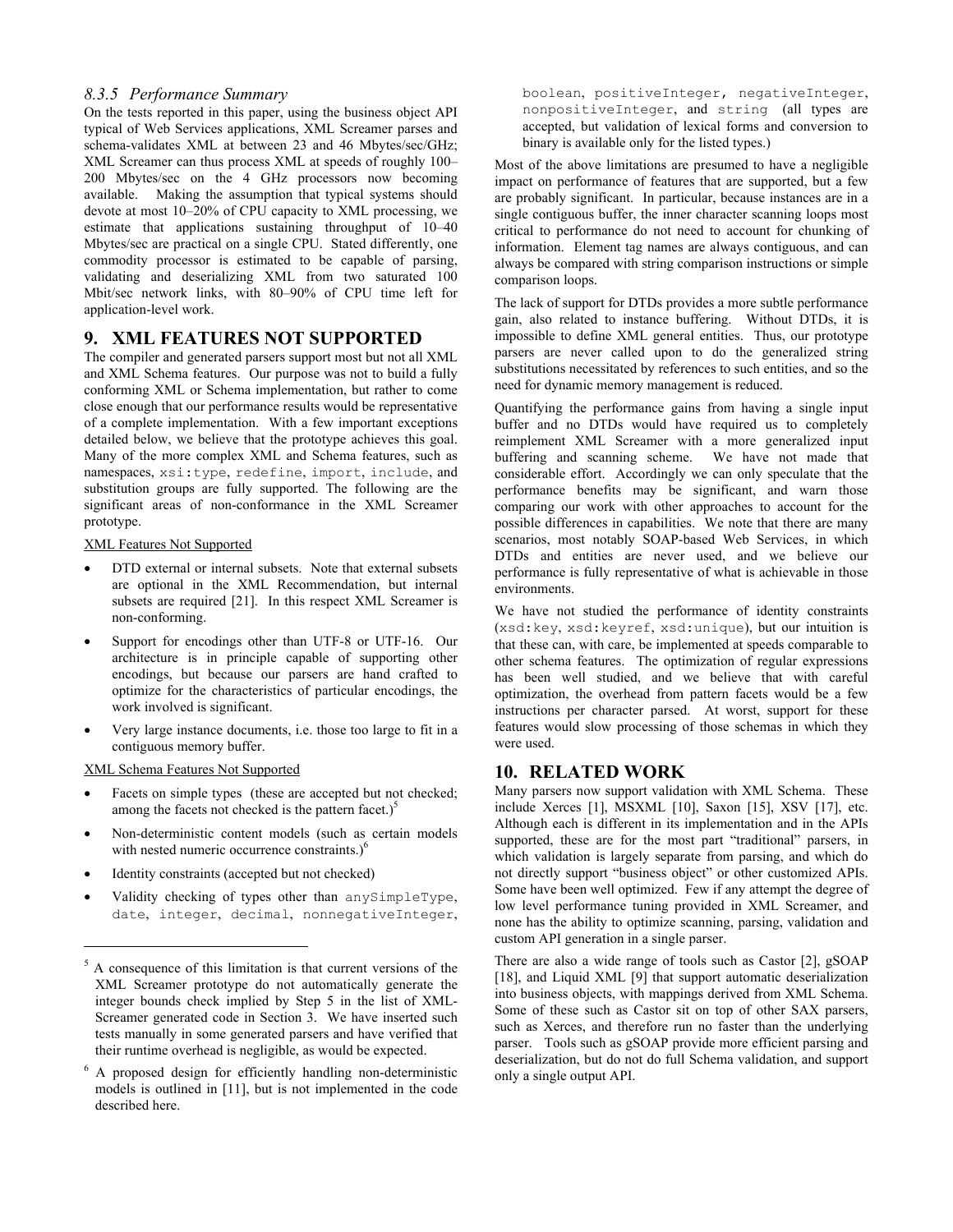Several research teams have discussed compilation of DTDs or schemas, and we have earlier (Section 7.1) commented on the LALR-based work of Löwe [8]. Another high performance compiler is described by Chiu [3]. Like XML Screamer, Chiu compiles XML Schemas, integrating validation with scanning and parsing to achieve high performance. Chiu reports on the application of generalized automata as an intermediate code representation, and applies sophisticated transforms to automatically optimize low level scanning and validation. We would expect his system to be efficient at what it does, but with the important caveat that XML Screamer optimizes not just parsing and validation, but also deserialization and precomputation of invariant output structures. Indeed, Chiu advocates the simplifications that result from *not* including compiled support for deserialization. We believe that the analysis in Section 3, coupled with the business object performance of XML Screamer, demonstrates the advantages of integration across all layers.

Reuter [12] uses a two level approach, in which validators are generated automatically, but run on top of conventional SAX parsers; the performance is presumably limited to that of the chosen parser. van Engelen [19] also describes a two-level system, but uses a high-performance FLEX-based layer [5] to check XML conformance, and a separate DFA for validation. The separation of scanning and validation prevents optimization across the two layers.

Takase [16] describes a system in which invariant output is discovered heuristically at runtime, achieving optimizations in some ways similar to those we report for SAX. As multiple similar input documents are parsed, common substrings are noted and used to build a DFA against which subsequent input is validated. When successful, this system can automatically discover at runtime some of the invariants that XML Screamer determines from a schema. Takase's system seems to have advantages particularly in situations where no schema is available, since it works on any series of structurally similar XML documents. In cases where a schema is available, XML Screamer avoids the runtime overhead and complexity of dynamically comparing instance documents.

Hardware-based systems such as Datapower [4] and Sarvega [14] benefit from running parser/validators in isolated systems where memory management, thread dispatching, etc. can be optimized. Some of these systems also include ASICs customized for XML processing, and most integrate support for security and other features not provided by XML Screamer. Datapower has also reported on the use of JIT-like virtual machine technology to optimize XML processing [7]. Whatever their other advantages, hardware-based systems physically separate parsing and validation from the consuming application, and cannot directly optimize low level parsing with API integration. The availability of additional hardware processing capability may result in improved throughput, but in comparison to XML Screamer the total computation performed is likely to be greater.

#### **11. DISCUSSION**

XML Screamer is faster than most available processors, and it demonstrates that XML Schema validation can be done at similarly high speeds. Indeed, schemas can sometimes establish compile-time invariants that make validation a net gain in performance.

Using its business object APIs, XML Screamer scans, parses, validates and deserializes at between 22% and 44% of the tested processor's raw character scanning speed. Except insofar as ways can be found to use such processors more efficiently, e.g. by exploiting hardware string test instructions or on chip SIMD accelerators, gains from further tuning or alternative approaches are likely to be modest. XML Screamer's performance is probably not far from the maximum achievable.

Although it is not the first XML Schema compiler and it is not the first system to automatically generate business object deserializers, XML Screamer demonstrates the importance of integrating deserialization with scanning, parsing and validation, and of providing compiled optimizations particular to each XML API. The XML Screamer prototype supports a few test APIs, including SAX, but it could in principle be adapted to a wide range of others, including some that might be specific to particular environments or applications. For example, one could tailor the parser to directly populate an editor's in-memory structures and indices. Support of such APIs does involve at least one important complication: the XML Screamer compiler must be hand-customized to exploit each new one. Automatic adaptation to additional APIs, perhaps using an API specification compiler, would be an interesting direction for future research. Having raised this concern, we note that XML Screamer provides important optimizations for SAX and similar general purpose APIs. Insofar as these are adequate, there is no need to further customize the compiler.

Our work again makes clear, as others have observed before, that careful API design is crucial to good XML performance. A particular API may necessitate excessive string conversions, object creations or buffer manipulations that even a careful implementation cannot avoid, and as XML processors become faster, the relative impact of even small inefficiencies grows. The performance of the best XML implementations will ultimately be limited by the designs of their chosen APIs.

Any schema compiler has the drawback that compiled artifacts must be deployed with each application, and we have found this to be a significant challenge for adapting XML Screamer technology to production systems. Each generated parser must be appropriate to the operating system, compiler, supporting libraries and hardware on which applications will be run. In some cases, e.g. for multi-platform products or applications, parsers must be deployed in multiple versions for different environments, and all such versions must updated as schemas change.

The system described here is a prototype. Although many of the most challenging XML and XML Schema features are fully supported, some others are not, and components such as the business object generator are incomplete. We believe that, with a few exceptions already discussed, the performance of the prototype is fully representative of what would be achievable in a production quality implementation. The one significant exception is generalized support for entity substitution, which we believe might somewhat impact performance, but which in any case is never required for Web Services.

XML and Web Services are designed in part to enable communication among loosely coupled organizations, precisely the applications in which careful input checking is essential. The technologies demonstrated in XML Screamer should be usable to automate XML instance validation in production systems, and thus to significantly improve the robustness of XML-based communication.